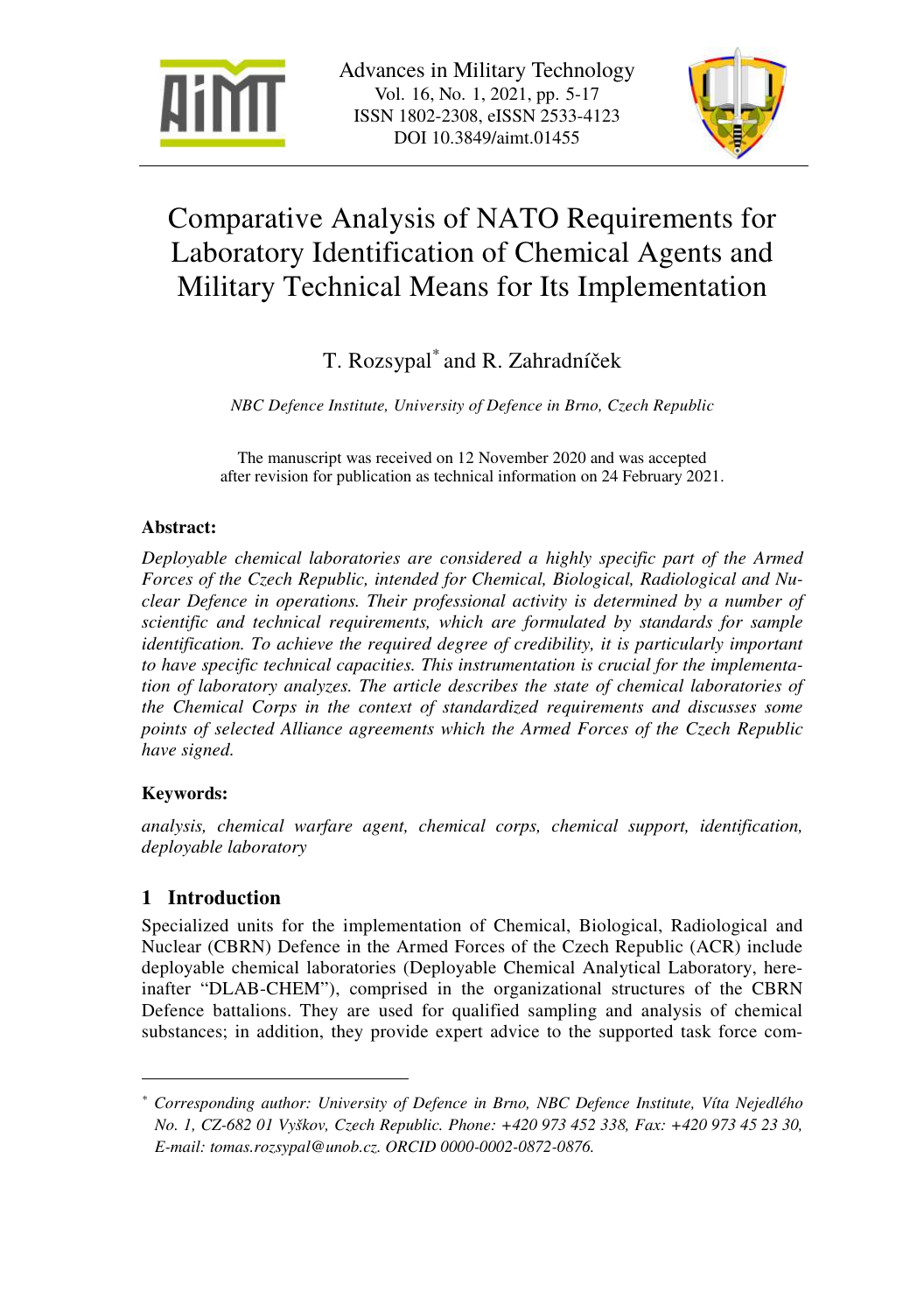mander, participate in the assessment of the chemical weapons threat level in the area of operation, and facilitate documentation to make the right military decisions.

Their general tasks are set out in the national military regulation Vševojsk-2-14 [1] as follows: sampling according to national and international standards; performing laboratory analyzes and confirming identification of the anticipated chemical hazard; quality control of environmental components; inspection of infrastructure equipment for the possibility of leakage of industrial hazardous substances; providing conclusions to competent authorities for making operational decisions; distribution and preparation of samples for transport to reference laboratories.

Laboratories must meet the minimum capability requirements for the specified level of identification. To achieve them, it is especially important to have specific technical capacities. This instrumentation is the basic determinant for meeting the requirements for the implementation of the specified level of identification.

The aim of the article is to compare the state of chemical laboratories of the ACR Chemical Corps against standardized scientific and technical requirements and to discuss the questionable points of selected Alliance agreements which the ACR has signed.

#### **2 Standards Defining Minimum Requirements**

In relation to DLAB-CHEM, the Bi-SC Capability Codes and Capability Statements [2] establish a NATO requirement for sets of capabilities to identify chemical warfare agents (CWAs) and industrial chemicals up to the level of confirmed identification in accordance with STANAG 4632 [3]. At the same time, DLAB-CHEM should be able to perform daily in the range of six to eight samples. This also pertains to the ability to identify explosives.

The requirements for DLAB-CHEM according to the NATO Deployable Laboratory Concept are specified in STANAG 4632 [3] and STANAG 4701, or more precisely in AEP-66 (NATO Handbook for Sampling and Identification of Biological, Chemical, and Radiological Agents [SIBCRA]) [4]. The evaluation of laboratory readiness before operational deployment is performed in accordance with the standardization agreement STANAG 2520 or ATP-3.8.1 Volume III (CBRN Defense Standards for Education, Training and Evaluation) [5].

By ratifying the STANAG 4632 standard, nations agree to develop national CBRN capabilities in accordance with the standard and to accept the results and conclusions provided by laboratories built in accordance with the requirements of the standard. STANAG 4632 states only general requirements and in specific matters it refers to AEP-66, resp. its predecessors AEP-10 (SIBCA Handbook) and AEP-49 (SIRA Handbook). DLAB-CHEM, which is described in STANAG 4632, is intended for laboratory analysis of chemicals meeting the level of "confirmed identification". The analysis time of one sample should not exceed 4-6 hours. There is also a list of CWAs and toxins (Tab. 1), which forms the basic capability of DLAB-CHEM, and represents a list of substances that the laboratory should be able to identify at the level of confirmed identification.

From the above, it is clear that the basic laboratory method for analysis in a DLAB-CHEM is the gas chromatography/mass spectrometry (GC/MS) method. However, it should be added that to reach a complete and credible conclusion of the analysis, it is necessary to supplement the results with other procedures, such as preliminary detection methods, that will speed up the analysis process, as well as precise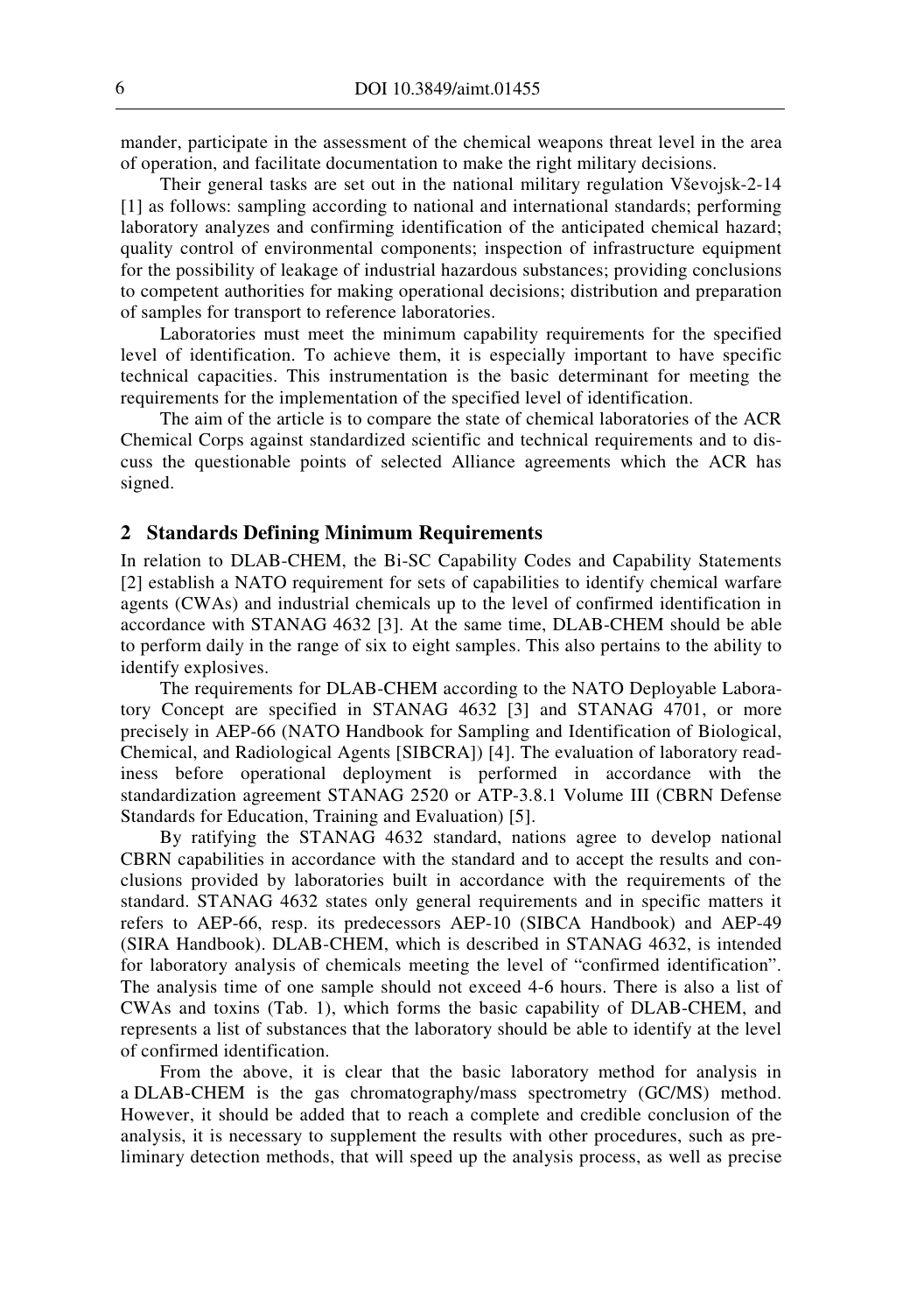and traceable sample preparation. Modern instrumentation for their implementation is not fully available in established technical systems or it is not fully usable in terms of unquestionable output.

| Name of substance                    | Code designation | Method of identification |
|--------------------------------------|------------------|--------------------------|
| Sulphur mustard                      | H                | GC/MS                    |
| Sesqui mustard                       | Q                | GC/MS                    |
| Oxygen mustard                       | T                | GC/MS                    |
| Nitrogen mustard 1                   | $HN-1$           | GC/MS                    |
| Nitrogen mustard 2                   | $HN-2$           | GC/MS                    |
| Nitrogen mustard 3                   | $HN-3$           | GC/MS                    |
| Lewisit 1                            | L1               | Derivatization + GC/MS   |
| Lewisit 2                            | L2               | GC/MS                    |
| Lewisit 3                            | L <sub>3</sub>   | GC/MS                    |
| Diisopropyl fluorophosphate          | <b>DFP</b>       | GC/MS                    |
| Tabun                                | GA               | GC/MS                    |
| Sarin                                | <b>GB</b>        | GC/MS                    |
| Soman                                | GD               | GC/MS                    |
| Ethylsarin                           | <b>GE</b>        | GC/MS                    |
| Cyclosarin                           | GF               | GC/MS                    |
| <b>Intermediate Volatility Agent</b> | <b>IVA</b>       | GC/MS                    |
| Amiton                               | VG               | GC/MS                    |
| VX.                                  | VX               | GC/MS                    |
| Ricin                                |                  | Manual test kit          |
| Saxitoxin                            |                  | Manual test kit          |
| <b>Botulinum</b> toxins              |                  | Manual test kit          |
| Staphylococcal enterotoxin B         |                  | Manual test kit          |
| T2 mykotoxin                         |                  | Manual test kit          |

*Tab. 1 List of chemical warfare agents and toxins that form a basic capability of DLAB-CHEM according to STANAG 4632* [3]

## **3 Characteristics of Identification Levels**

In military operations, it is possible to encounter chemicals typically in:

- CBRN incidents, such as in a hostile chemical attack,
- activities near a passive source, such as chemical industrial infrastructure facilities.

In such situations, the sampling and identification of chemicals are critical to determining the follow-up action or reaction. This may be a purely military event, i.e. operational, but often the event may extend to the international political level. For these reasons, AEP-66 publication defines and describes the levels of chemical identification. The purpose is to ensure that the relevant military forces and resources fulfill the established framewors of identification and thus support the required military or civilian efforts.

#### *3.1 Provisional Identification*

A chemical can be considered as provisionally identified if one of the following criteria is met: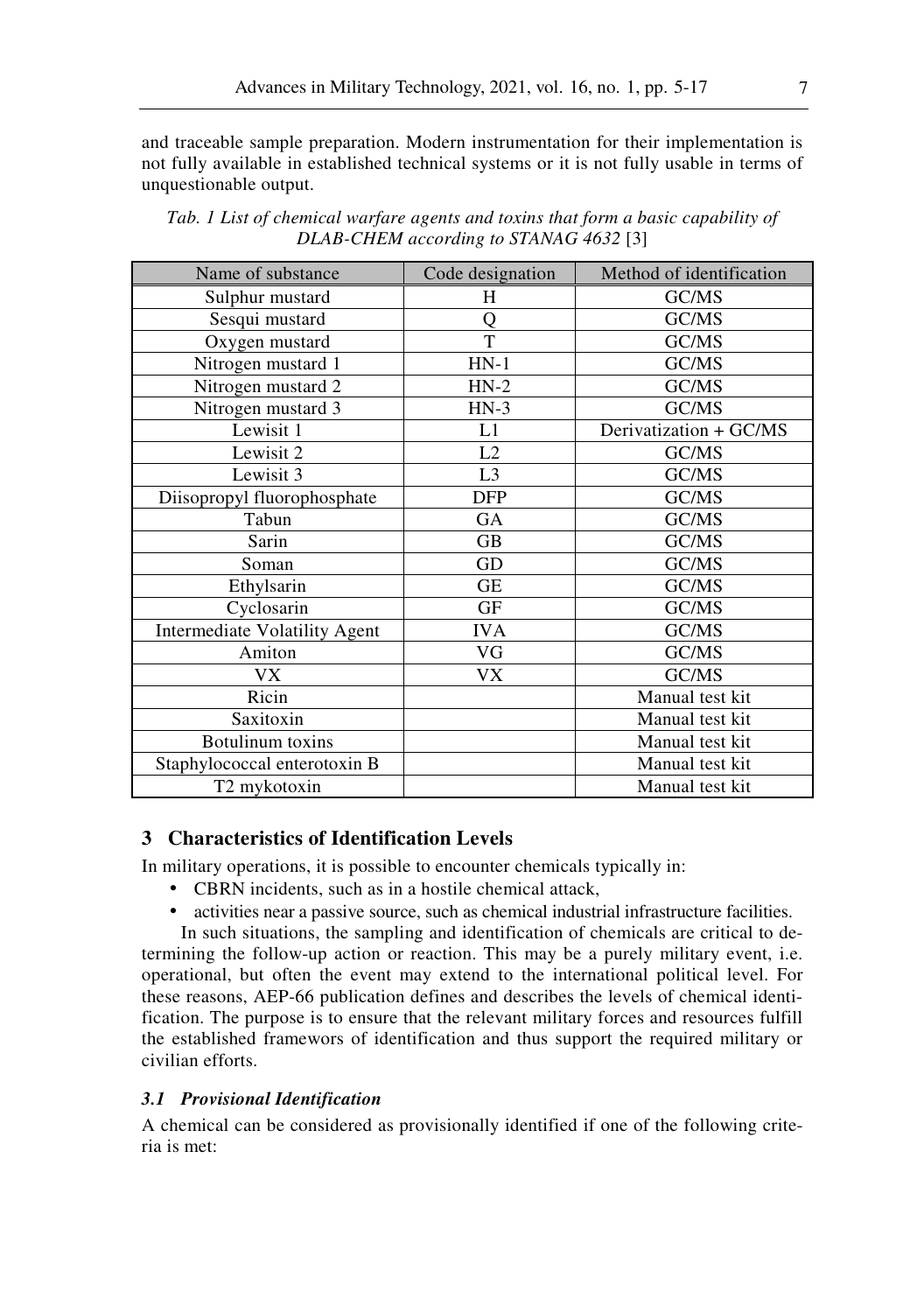- chromatographic retention data (retention time, retention index) of the chemical, obtained by measurement on two chromatographic columns with different stationary phases, in agreement with the tabulated values,
- chromatographic retention data (retention time, retention index) of the chemical substance, obtained by measurement on a specific detector, in agreement with the tabulated values.

#### *3.2 Confirmed Identification*

The identification of a chemical warfare agent can be considered confirmed if one of the following criteria is met:

- complete spectrum obtained by one spectrometric technique (mass spectrometry [MS], nuclear magnetic resonance spectroscopy [NMR], or infrared spectrosco-py [IR]) corresponds to the reference spectra in the database. If no molecular ion is present in the mass spectrum, techniques such as chemical ionization must be performed to confirm the molecular mass of the compound,
- chromatographic retention data obtained for the chemical warfare agent during mass spectrometric analysis by monitoring the selected ion (at least 3 ions) correspond to the valid reference standard. The signal of the 3 selected ions must not differ by more than 10 %, with respect to the value of the intensities of the valid reference standard. Measurements must be performed under the same experimental conditions. The ions should have coincident maxima, the same peak width at half height, and exhibit a signal-to-noise ratio greater than 3.

#### *3.3 Unambiguous Identification*

This level applies to reference stationary laboratories and will not be discussed. To meet it, it is necessary to perform the measurement by two spectrometric techniques and the results must agree with the measurement performed under identical conditions with the valid reference standard.

The above requirements are the basic criterion for DLAB-CHEM. Other important requirements include the need for the presence of a measuring device for basic detection of ionizing radiation; or the availability of defined requirements for the results of analyzes, which exclude the use of certain analytical methods. There are schematic instructions for the preparation of some samples, as well as some reagents that should be used for identification. Moreover, the publication introduces a list of chemicals that a DLAB-CHEM needs to be capable to identify. Technical Means of the ACR Chemical Corps

#### **4 Technical Means of the ACR Chemical Corps**

#### *4.1 Deployable Chemical Laboratory AL-2/ch*

The basic technical instrument of the Czech Army chemical laboratories is the Deployable Chemical Laboratory PPCHL-AL-2/ch (AL-2/ch). The laboratory consists of a container mounted on the TATRA T-815 STEELBRO vehicle, and a power plant carried by the Land Rover 130 vehicle. The container laboratory is composed of 3 sections – preparatory, analytical (Fig. 1), and technological. The main task of the laboratory is identification of selected chemical agents, preparation and storage of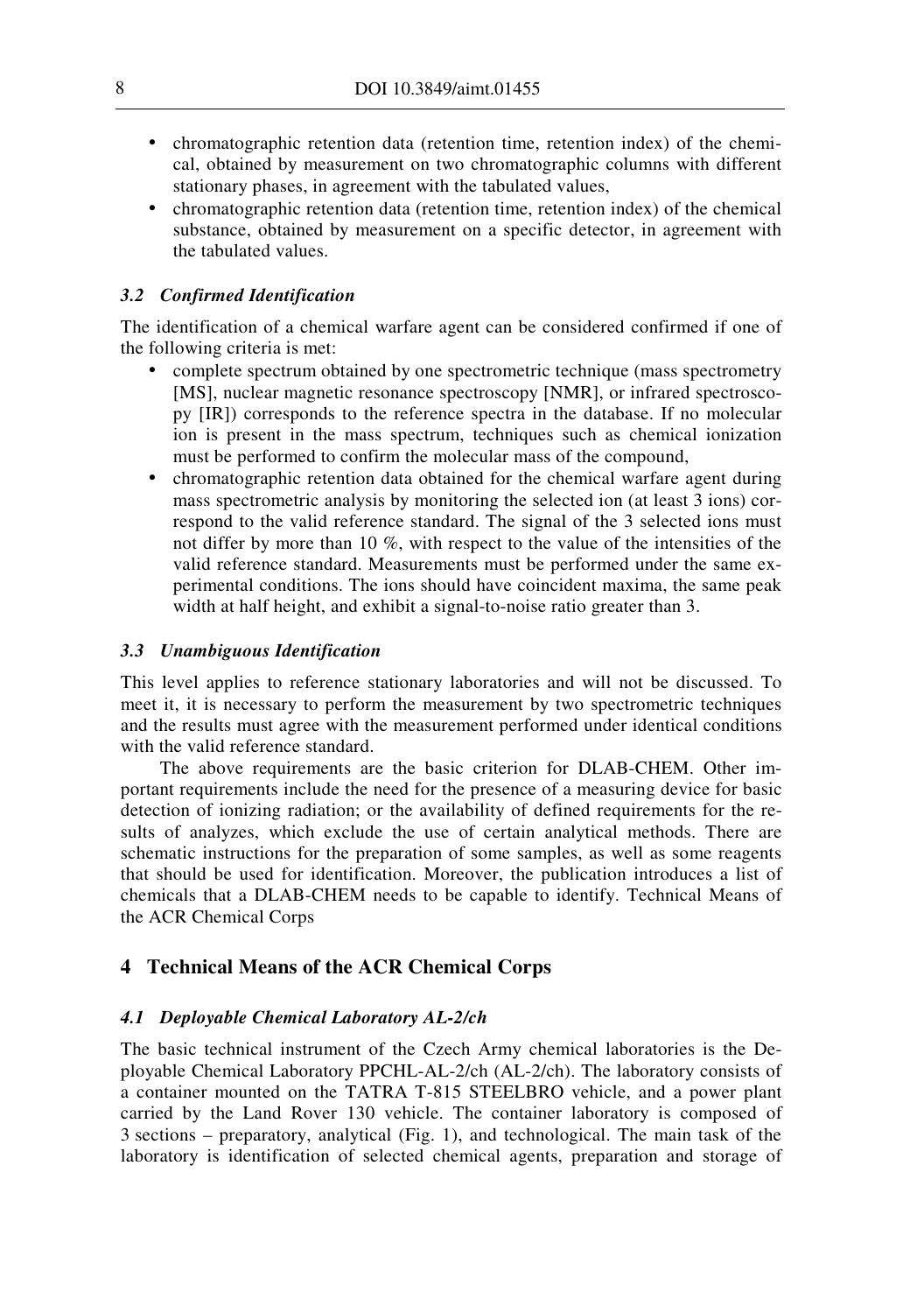samples for transport to a reference laboratory, and providing information to the commander.

The preparatory section is hermetically separated from the analytical section. In the preparatory section, the lab assistant works with the crude sample and prepares it for the analysis according to the instructions given by the lab chief. For the provisional analysis, the lab assistant is equipped with simple means (pH paper, detection paper PP-3 and nerve agent detection paper DETEHIT) and handheld detectors – Raman spectrometer (FirstDefender RM [Thermo Scientific]), and an infrared spectrometer (TruDefender FTX [Thermo Scientific]). In the analytical part, there have been used gas chromatography with mass spectrometry GC/MS (Griffin 465 [FLIR]), Ultraviolet/Visible (UV/VIS) spectrophotometry (Helios β [UNICAM]), thin layer chromatography (TLC system CAMAG) and X-ray fluorescence (XRF) spectrometry (ElvaX Mobile [ElvaTech]) methods at present. Formerly, there was also a GC with phosphorus-sulfur detector (SRI 6810C system) and liquid chromatography (Knauer high performance liquid chromatography [HPLC] system) techniques used for the analysis in Al-2/ch. The laboratory personnel follow their own methodological procedures, drawn on the BlueBook publication [6] or scientific articles [7, 8].



*Fig. 1 Analytical section of the AL-2/ch* 

## *4.2 Deployable Chemical Laboratory AL-3/ch*

Soon, the Chemical Corps will fully take advantage of the new deployable laboratory PPCHL-AL-3/ch (AL-3/ch). The modern container part (Fig. 2) forms a complex operational facility for the identification system which is composed of tandem GC/MS/MS system (Griffin 460 [FLIR]), tandem LC/MS/MS system (Ultimate 3000 + LTQ XL [Thermo Scientific]), benchtop infrared spectrometer (Nicolet iS5 [Thermo Scientific]) and an UV/VIS spectrophotometer (Evolution 60S [Thermo Scientific]).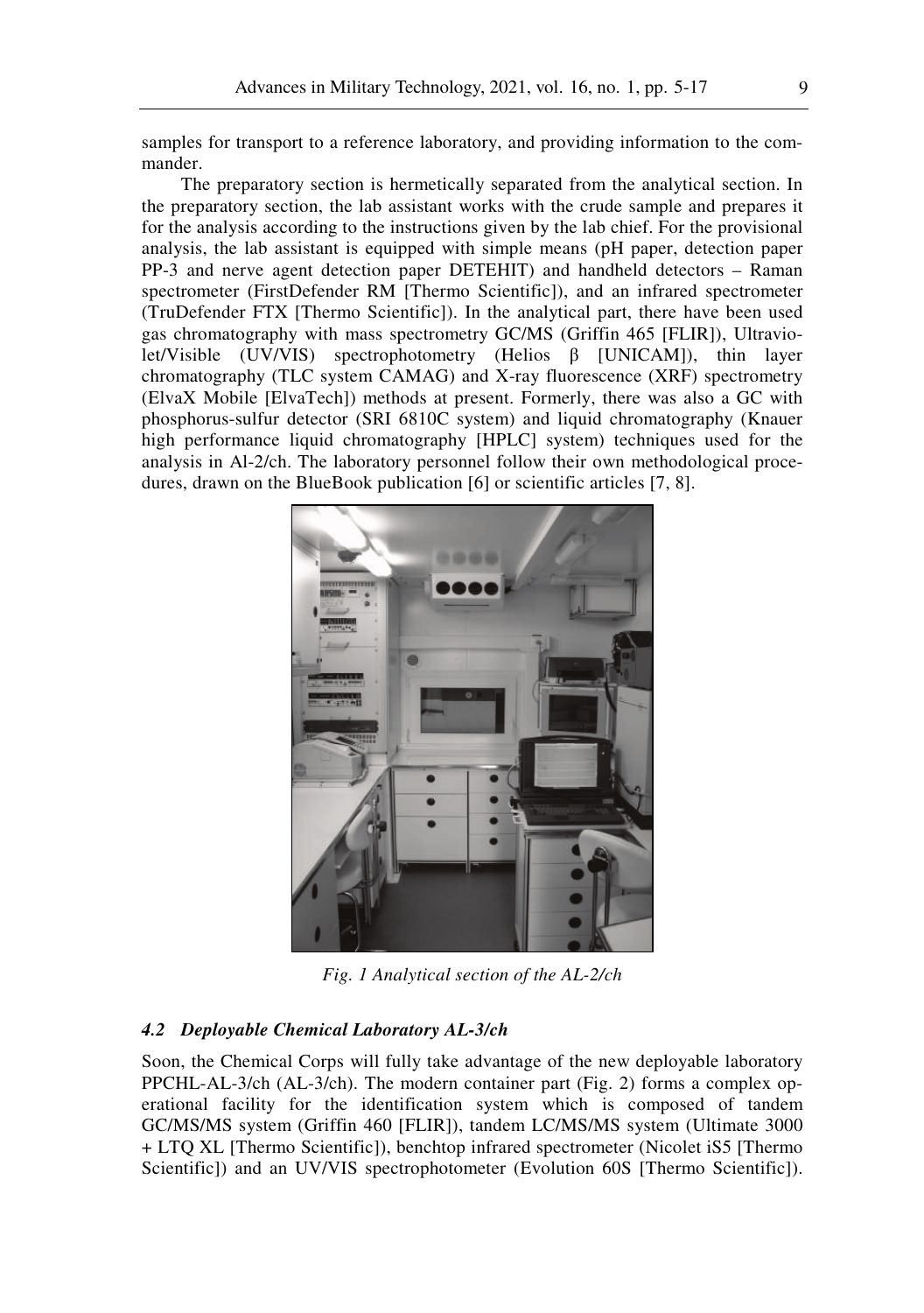Elemental analysis will be performed using an XRF spectrometer (ElvaX Mobile [ElvaTech]). The two-chromatography system presents a validation of the identification (LC confirms the GC results), moreover, using ion trap systems offering tandem mass spectrometry. The preparatory part was miniaturized to a glove box, which increased the workplace for the lab personnel. The laboratory will be able to identify chemical warfare agents, selected precursors, drugs, and explosives.

Regarding analysis procedures, the lab personnel will follow the methodological procedures [9] developed during AL-3MET project and BlueBook publication, and scientific articles will be also partly followed.



*Fig. 2 Internal workplace of the AL-3/ch* 

# **5 Comparative Analysis of the Requirements and Relevant Technical Solutions**

The AL-2/ch laboratory was developed and introduced into Chemical Corps equipment at the beginning of the 21<sup>st</sup> century. The fact implies that it was not constructed to meet the current requirements. Since then, the laboratory underwent several modernizations in the form of purchase of new devices (new GC/MS/MS system Griffin 465 [FLIR] replaced the old GC/MS EM 640 [Bruker], a XRF spectrometer was purchased, several obsolete equipment has not longer been used – the Knauer HPLC system, GC SRI 6810C, thin layer chromatography), to follow current trends.

The AL-3/ch laboratory was obtained within the framework of the bilateral agreement between the governments of the Czech Republic and USA, and currently it is in the phase of implementation process. In the years 2016-2019, methodological procedures have been developed under the AL-3MET project. The development of the procedures was based on compliance with the requirements of STANAG 4632 and AEP-66 while respecting the actual laboratory equipment and possibilities. The chemical agent identification list was based on the list presented in STANAG 4632 and selected degradation products, precursors, drugs, and explosives were added.

It is appropriate to state that the AEP-66 requirements are not fully met by AL-2/ch and AL-3/ch laboratories. The following text is focused on the problematic parts of the allied publication in relation to the actual state of the Czech DLAB-CHEM.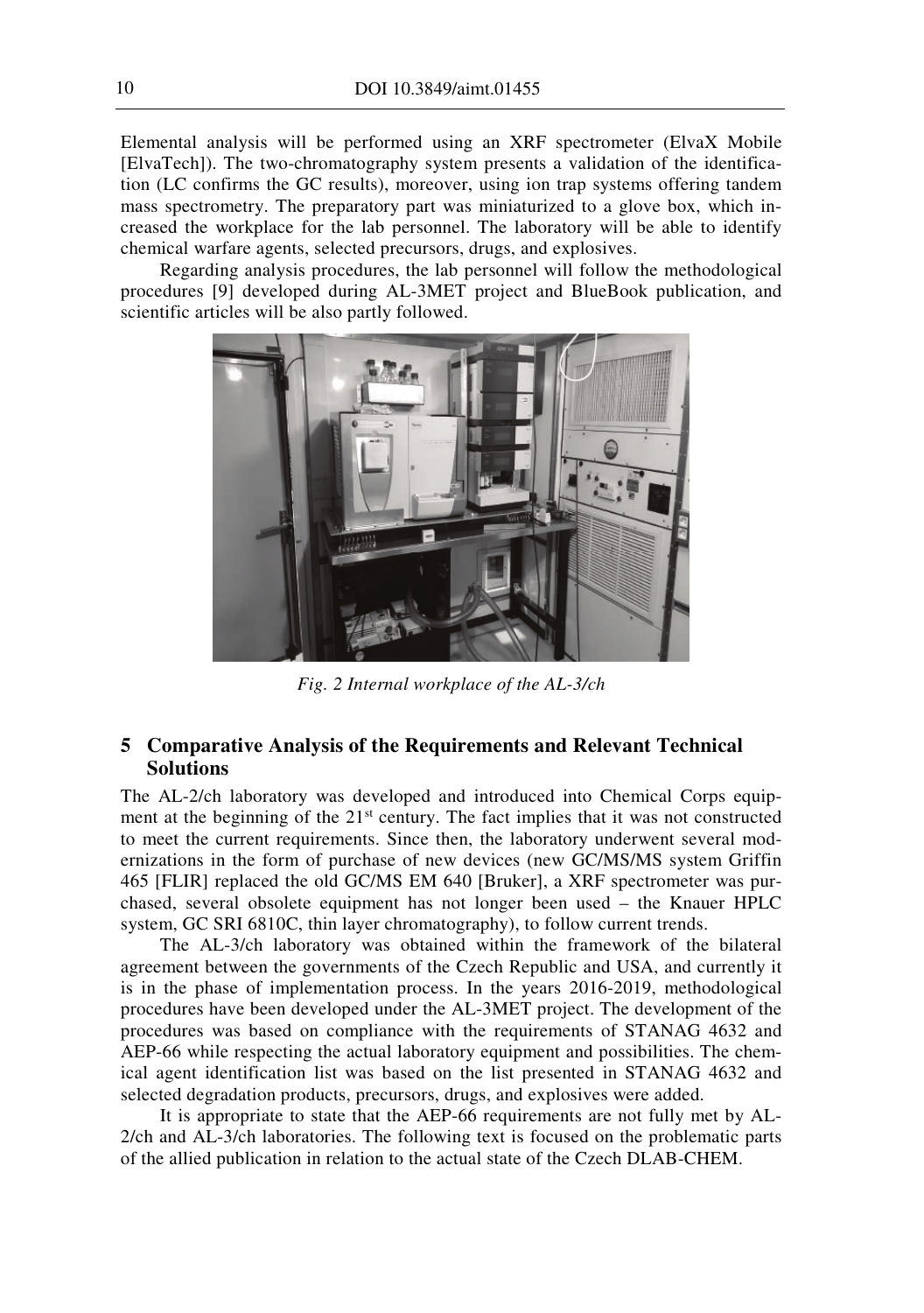#### *5.1 Identification of Explosives Capability*

The requirement to identify explosives was fulfilled within the framework of methodological procedures for AL-3/ch development [9]. The creation of agent libraries was based on the analysis of lists of explosives used by the Army of the Czech Republic, and plastic explosives used by the US Army and Russian Army. These sources provided a basis for a list of explosives of interest, and it was followed by the input of spectra and retention index libraries of nitroamines and nitroaromatics to the confirmed identification level.

#### *5.2 Detеction of Ionizing Radiation*

A DLAB-CHEM is not intended to identify ionizing radiation at any identification level. For this purpose, deployable radiological laboratories (DLAB-RAD) are included in the organizational structures of the CBRN Defence battalions. The DLAB-CHEM only should exclude the presence of an ionizing radiation in the sample by a simple detection technique, or to pass the contaminated sample to a DLAB-RAD, because a radiological sample must not enter the chemical laboratory.

Although detection of ionizing radiation by a DLAB-CHEM is not a preferred requirement in relation to the capability of confirmed level identification achievement, it is a prerequisite prior to analysis start. In the AEP-66, there is a requirement mentioned to implement instructions for the detection of ionizing radiation. Both DLAB-CHEM follow a system ensuring the passage of the sample contaminated by a radiological agent to the DLAB-RAD in such a way that it does not contaminate the equipment of the chemical laboratory. DLAB-CHEM are not equipped with a radiation detector, however, the presence of a radioactive source is expected to be detected by a sampling team. This team, apart from sampling, performs the provisional detection prior to transport of the sample and the sample sheet to the DLAB. By this measure, contamination of the internal workplace is excluded.

On the second thought, DLAB-CHEM must be capable of sampling according to AEP-66 standards separately. This statement admits that the DLAB-CHEM can operate without the cooperation of a sampling team and should be equipped with the means which will enable to fulfill such tasks.

#### *5.3 Standard Methods and Raw Data*

In the AEP-66, there is a general statement presented that a DLAB-CHEM must prove the use of methods characterized by accurate and detailed records, and it must be possible to verify the results by tracing the information back to the raw data. In addition, detailed records of service and calibration of all laboratory instruments must be conducted.

Although the requirement is vague, the necessity of software support for all analytical methods used is obvious from the statement. That excludes especially TLC, a valid method according to the methodological procedures of AL-2/ch. TLC is a simple technique based on separation of the sample mixture on a sorbent plate and subsequent coloration change (in case of specific chemical or group of chemicals are present) and subjective visual evaluation of the analysis. This method is also not supported by the identification criteria (see below). Since the UV/VIS spectrophotometry is a questionable method, AEP-66 does not involve this technique. We recommend to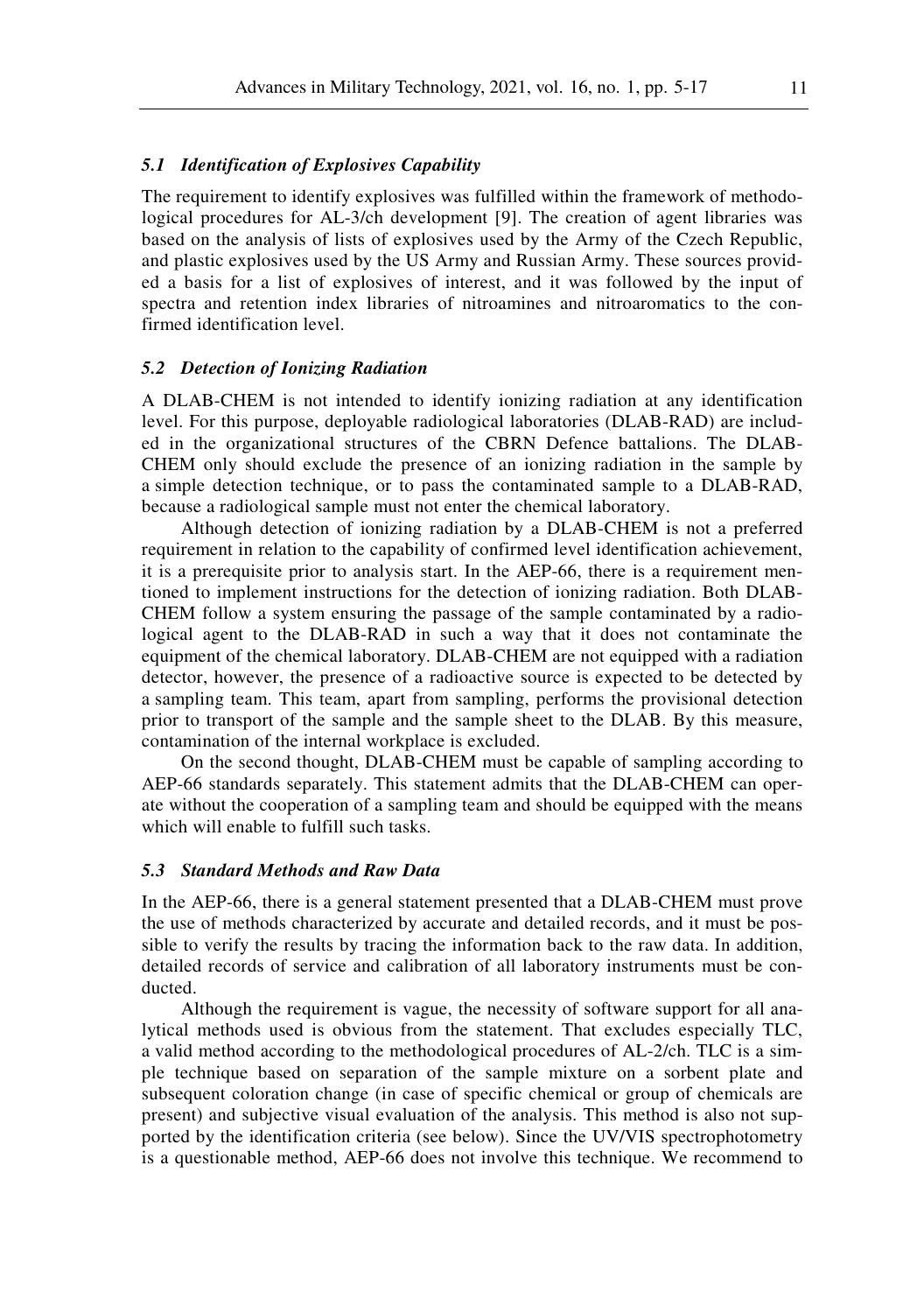use the method as a supplementary backup method to get at least certain information about the sample when it is not possible to use any standard methods. UV/VIS spectrophotometry also offers a possibility to provide quantitative information about the sample. Information provided by this method, however, is not supported by AEP-66.

In the case of GC/MS and LC/MS techniques, the requirement is a matter of course and it is possible to trace every command and record realized by these methods.

#### *5.4 Sample Preparation Techniques*

There are instructions about sample preparation techniques stated in the AEP-66 – liquid-liquid extraction, solid phase extraction, solid phase microextraction, hollow fibre liquid phase microextraction, liquid-solid extraction, supercritical fluid extraction, headspace sampling, thermal desorption, derivatization and concentration. These techniques are recommended and it is not necessary to perform all of them, in case that the DLAB-CHEM is able to identify chemical agents using only a selection of those methods.

The AL-2 lab internal area offers a spacious workplace for sample preparation. This fact enables the use of a broad spectrum of equipment like centrifuges, nitrogen flow concentrator, extraction equipment, heaters, ultrasonic cleaner, beakers, vials, pipettes or handheld spectrometers.

The preparatory section was in AL-3/ch reduced to a glove box (Fig. 3), which could represent a quite challenging task for the lab assistant. Planning and coordination aspects are more significant in this type of laboratory. In the AL-3/ch, there is currently not included equipment for some general tasks, and an acquisition will be needed. Recently, a concentrator was purchased, however, a manifold connecting the gas cylinder to the concentrator inside of the glove box would be beneficial. Furthermore, the equipment for solid phase extraction and some other small equipment is missing.



*Fig. 3 Preparatory sections in DLAB-CHEM – AL-2/ch (left) and AL-3/ch (right)* 

In some cases, AEP-66 describes the exact procedural steps for the sample preparation. For example, in solid sample analysis, the sample must be homogenized and divided into four subsamples prior to the analysis of one subsample. From our experience, however, complete homogenization sometimes leads to a fatal impact on the results. A disadvantage of handbooks like AEP-66 is an effort to generalize. In the analysis of chemical warfare agents, the analysts must consider each sample as an individual, and not only follow general procedures. For this purpose, there is an effort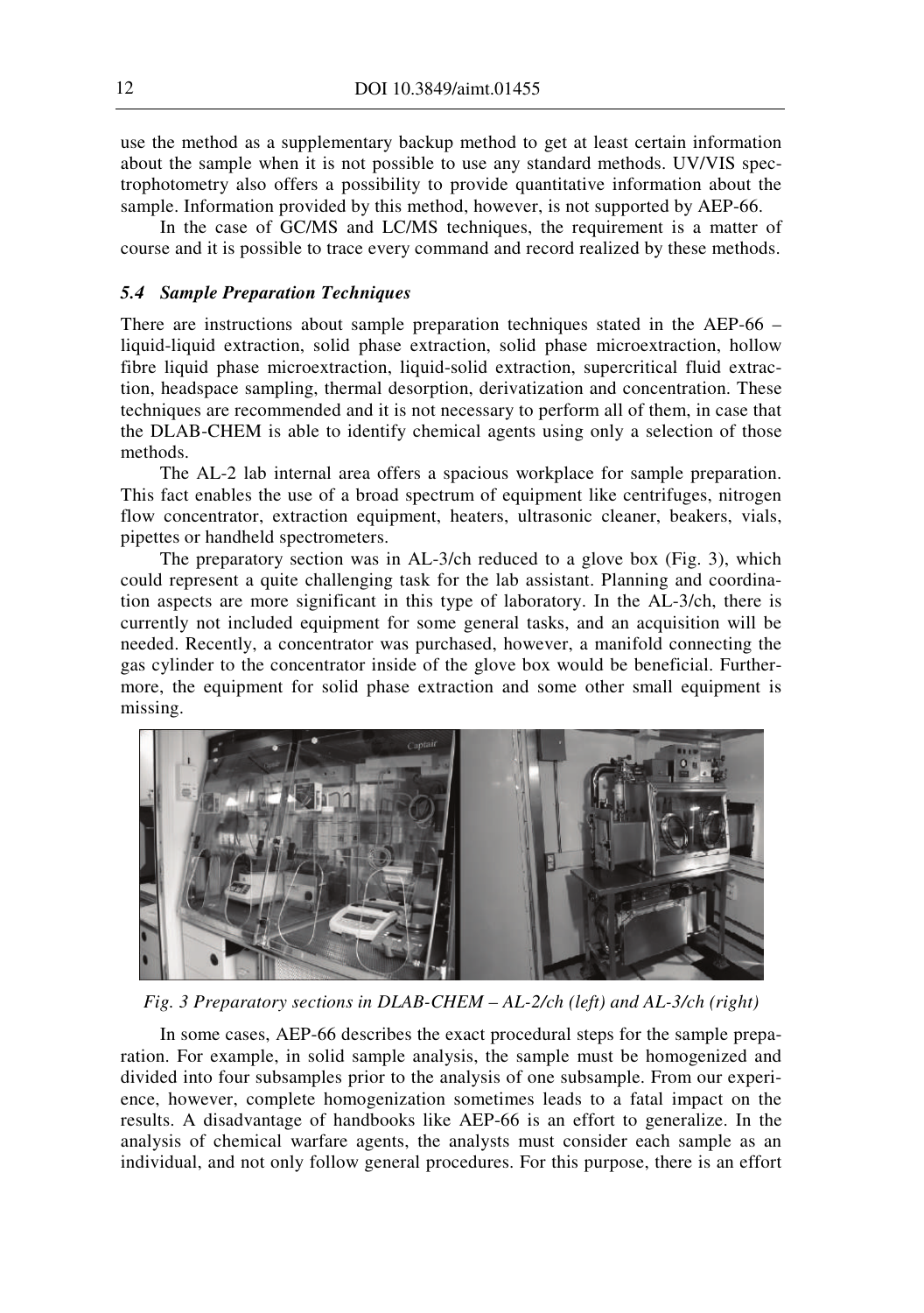to engage the chief positions in DLAB-CHEM with professionals with a master or doctoral degree in military chemistry. The procedural steps mentioned above should be considered as recommendations more than a dogma.

#### *5.5 Chemical Warfare Agents Identification Techniques*

The AEP-66 determines a list of identification techniques for chemical warfare agents. The list states GC, LC, capillary electrophoresis, NMR spectroscopy, infrared spectrometry, and mass spectrometry. Again, it is necessary to mention that some techniques are not supported (TLC, UV/VIS spectrophotometry, Raman spectroscopy, XRF spectrometry). Nevertheless, the last two techniques mentioned are considered to be very helpful. Raman spectroscopy is suitable for the determination of solvent character and for the analysis of solid (powder) samples. The XRF spectrometry will provide important additional information about inorganic samples, and it is a helpful technique when the mass spectrum of an unknown chemical is being interpreted.

These facts represent a disproportion in the AEP-66 requirements. The wellestablished modern instrumental techniques can overlap the allied publication frame, however, it is possible that the results obtained would not be considered as relevant – despite the relatively high level of credence or significant support to the results obtained by other techniques.

#### *5.6 The List of Chemical Agents in AEP-66*

Chemical agents, listed in an appendix of AEP-66, represent a significant problem for meeting the requirements by AL-2/ch and AL-3/ch. Both DLAB-CHEM fulfill this task only partly. The list is basically a transcription of the three Chemical Weapons Convention lists of chemical agents [10]. These lists, however, contain tens of thousands of chemical substances. The AL-3MET project was based on fulfilling the STANAG 4632 requirements. In this document, however, only 18 chemical warfare agents and 5 toxins are mentioned (in case of toxins, a purchase of commercial hand kits). On a second thought, AEP-66 also states that a DLAB-CHEM must fulfill at least STANAG 4632 requirements. According to this statement, AL-3/ch will fulfill the task at the minimal level.

There are two main types of mass analyzers used in field mass spectrometry – quadrupole and ion trap. A quadrupole creates mass spectra that are for hundreds of thousands chemicals identical to those saved in available international databases. An unknown chemical substance that will be analyzed by a quadrupole mass spectrometer will provide a spectrum that will respond with a high level of confidence to the spectrum within these databases. An ion trap, on second thought, provides inconsistent spectra dependent on more factors. Due to constructional differences in the ion trap, the chemical spends there more time and this leads to self-protonization, dimerization, and other ballast reactions [11]. The resulting spectrum partly differs from the quadrupole mass spectrum. There are no broad mass spectrum databases measured using ion traps and it is mandatory for the user to create their own database. The purchased Griffin 465 (or 460) GC/MS is an ion trap system. For this reason, it has been necessary to create a user database by analyzing the standards of chemicals of interest. On the other hand, there are some advantages of ion traps, such as MSn tandem spectrometry, which helps to distinguish structural isomers. The ruggedness of the Griffin system enables operation in more demanding field environments when compared to benchtop GC/MS systems.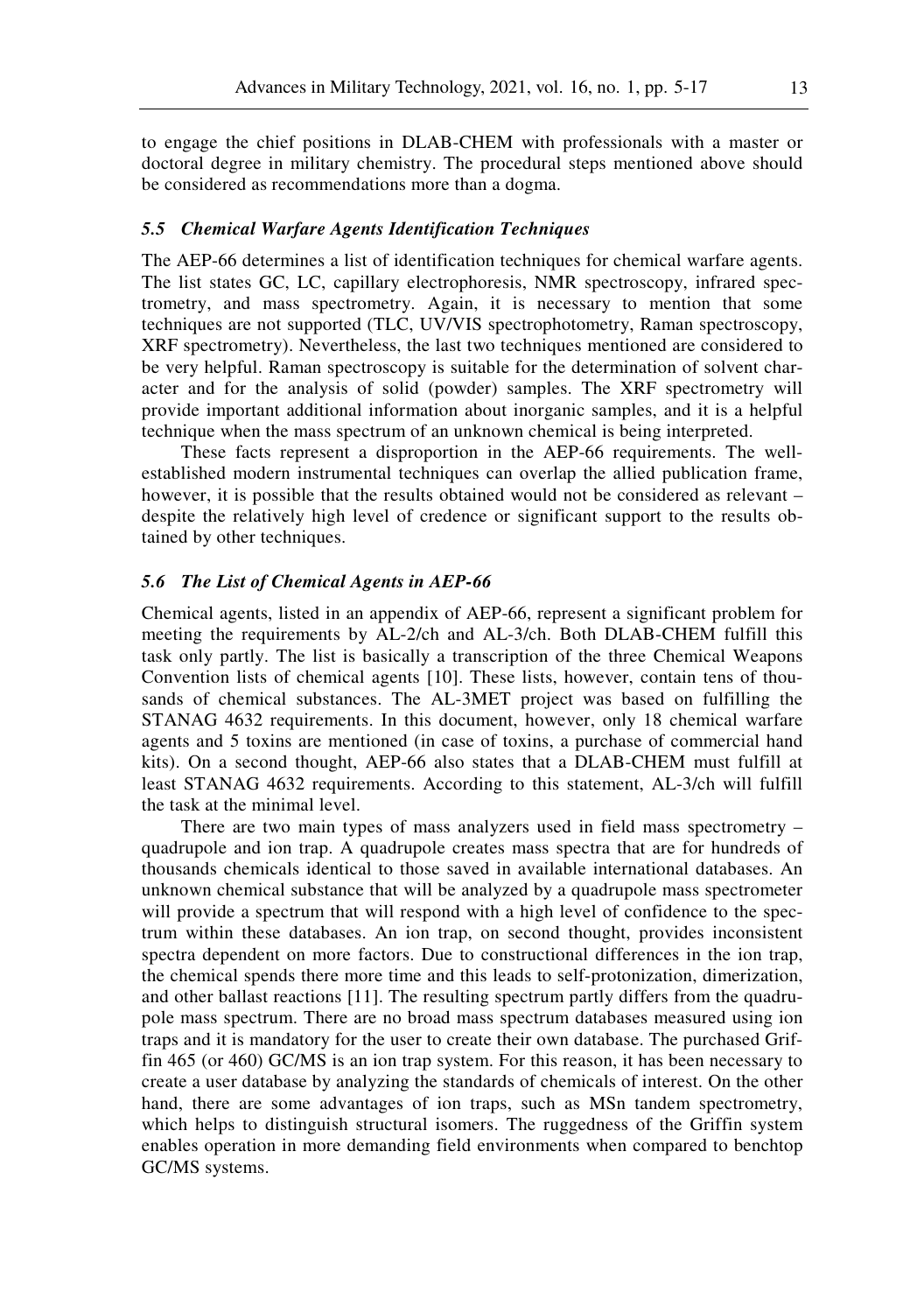Since AL-3/ch introduction, some removable gaps in the laboratory were found. As a possible solution to the problems mentioned above, we recommend completing the equipment with a GC/MS system with a single quadrupole mass analyzer (singlequad GC/MS). This system would work in tandem with Griffin system, and the ion trap GC/MS would be used to fulfill the preliminary identification requirement (it will work with different chromatography column type).

# **6 Implications**

#### *6.1 Fulfillment of Requirements for Provisional Identification*

The general conditions for provisional identification have been described above. It is important to note that their fulfillment should be a prerequisite for a higher level of analysis, i.e. confirmed identification, which can be considered a qualitative superstructure. However, the AL-2/ch laboratory is currently unable to meet the requirements for provisional identification, which already seems to be a problem for achieving a higher level. The first obligation is not fulfilled due to the presence of today's morally and technically obsolete chromatographs - gas chromatograph SRI 6810C and liquid chromatograph Knauer. These instruments have a different column than the currently used Griffin 465 gas chromatograph, but do not meet the mandatory list of substances that the instruments should be able to identify. In addition, it will not be possible to add libraries due to the current technical condition, termination of support, and relatively low sensitivity and resolution. In addition, a standards measurement project would have to be created to supplement libraries with current requirements, which do not balance the benefits obtained by this process. The AEP-66 allows the criterion to be met by the second requirement to obtain chromatographic data identified by a specific detector. Regarding the definitions in IUPAC [12], the only specific detector used in AL-2/ch is the sulfur and phosphorus detector, which is located in the SRI 6810C chromatograph, the problems of which are described above.

Here it is possible to propose the addition of a second GC/MS system with a different column (other than DB-5, which is already involved in GC/MS Griffin 465) in the simplest case. However, this would disrupt a compact design inside the AL-2 container, where "everything has its place". The recent placement / replacement of the essential GC/MS system EM 640 with the Griffin 465 was possible by reducing the work area for the laboratory crew. Problems occur during transport, when the device must be disassembled and placed separately in a special transport package to prevent damage. In the current state, there is no room in the laboratory for another GC/MS system even after its deployment into the field layout. The space can be created by removing the Knauer HPLC and TLC systems, however, the tables in the laboratory only allow the placement of instruments of certain compact dimensions, which most GC/MS systems do not. The problem also occurs with carrier gas distributions, because the current distributions are routed on the opposite side of the container. This would lead to the necessary interventions in the construction of the container.

In the case of the AL-3/ch laboratory, it can be stated that the first criterion is met, namely, the presence of the GC/MS system Griffin 465 with column type DB-5 and LC/MS system Ultimate 3000 + LTQ XL with column type C18.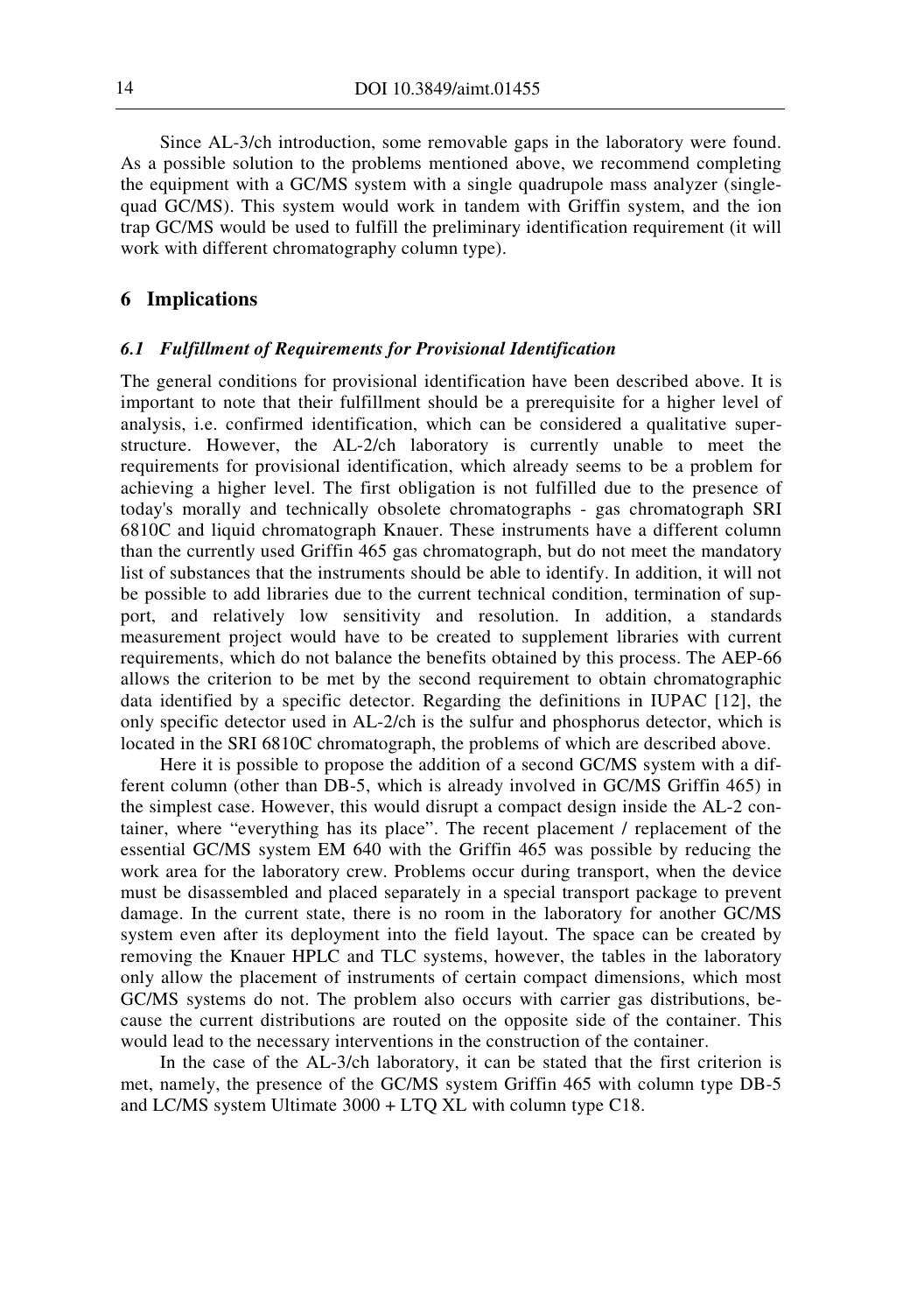#### *6.2 Fulfillment of Requirements for Confirmed Identification*

In laboratories AL-2 and AL-3, the first condition of definition is met, but only to a certain extent for a partial list of chemicals (see Tab. 1). In addition, neither the AL-2/ch nor the AL-3/ch laboratories meet the requirement for the presence of a detector with chemical ionization principle; the absence of a molecular ion can only be expected for lewisites, which are, however, substances in List 1 of the Chemical Weapons Convention. However, it should be noted that this is compensated under DLAB-CHEM methodology using butanethiol derivatization, which reacts with arsenic compounds to form a derivative whose molecular ion is evident in the resulting chromatogram.

The criteria for provisional and confirmed identification again give a clear idea of the techniques that need to be used in today's laboratories, as well as those that will only need to be considered as complementary. It is therefore necessary to state that the established TLC methods and spectrophotometry in laboratories do not provide results that would in any way support specific levels of identification.

#### *6.3 Summary of Findings*

The comparative analysis of the requirements and the relevant technical solutions pointed to facts that can be considered essential in relation to the ability of the ACR to achieve the Alliance standard. A summary is provided in Tab. 2.

| Level of identification | Fulfillment by AL-2/ch | Fulfillment by AL-3/ch |
|-------------------------|------------------------|------------------------|
| Provisional             | No                     | $Yes **$               |
| Confirmed               | $Yes*$                 | $Yes **$               |
| Unambiguous             | $No$ ***               | $\rm No$ ***           |

*Tab. 2 Fulfillment of AEP-66 requirements by laboratories AL-2/ch and AL-3/ch* 

\* Confirmed identification criteria are only achieved at a minimum level. However, due to the nonfulfillment of the requirement of provisional identification, it is not possible to consider them fulfilled, in the sense of achieving a qualitative superstructure.

\*\* The criteria are only met to a minimum for a limited number of chemicals involved. \*\*\* Criteria for unambiguous identification are intended for stationary laboratories and are therefore not applicable.

#### **7 Conclusion**

Both the AL-2/ch and AL-3/ch laboratories have partial shortcomings in meeting the requirements of AEP-66, while the AL-3/ch laboratory will currently meet the requirements for confirmed identification at a minimum level. Problems with meeting the requirements in the case of AL-2/ch are relatively logical given the age of the laboratory. The most problematic is the absence of a quadrupole mass analyzer, which limits the capabilities of laboratories. A defect is also the current absence of a functional two-column system for measuring chromatographic data in the AL-2/ch laboratory, which ultimately does not allow to meet the requirements for specific identification criteria.

Trying to adapt a laboratory to meet the requirements for which it was not designed can be a relatively complex task. The simple acquisition of missing equipment cannot be considered a solution, as it is necessary to respect the relationship between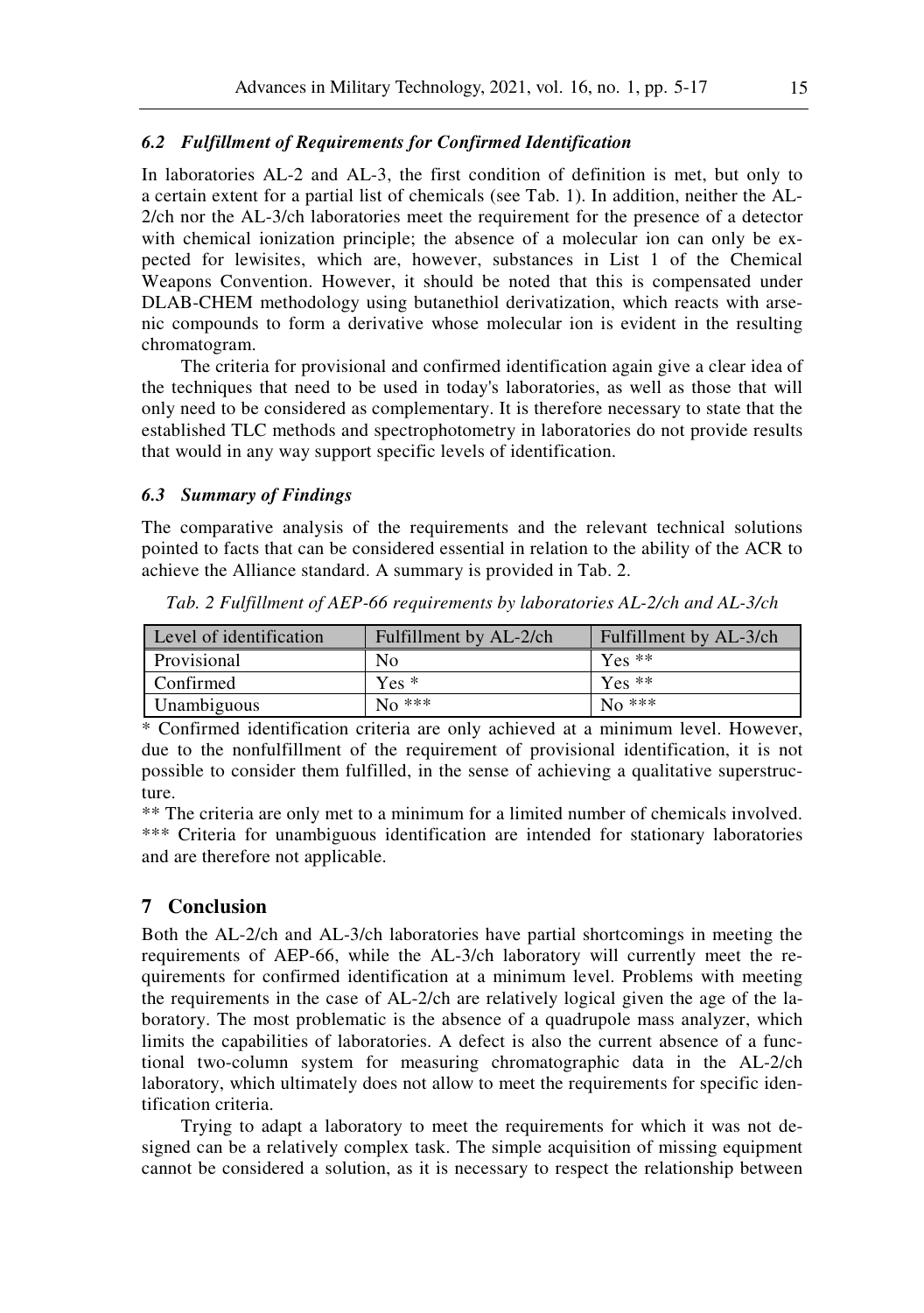the current state, the dimensions of free space, and the location of current equipment in the laboratory. The changes should not only concern the material equipment, but will also require intervention in the construction of the container part. Finally, it should be noted that the article has not yet addressed the need to emphasize the quality and education of staff. The most complex modern equipment needs to meet high requirements for the professional level of crews, the preparation of which cannot be conceived in the form of short-term courses, but somewhat more comprehensively and conceptually.

Analytical chemistry is a field that is evolving at a fast pace. To keep up with the trends, it is necessary to deal with the idea of developing AL-4/ch just in the phase of implementation of the AL-3/ch laboratory. The project of developing a similar device is a time-consuming project, and it can be expected that at the end of such a period, the AL-3/ch hardware will be difficult to compete with the new, modern laboratories of foreign armies. When building a new laboratory, it is recommended to reject the effort to be different, but to emphasize the inspiration obtained on the basis of best practices. Trends in modern analysis of CWAs are obvious and respecting them is the optimal choice to ensure the ability to identify samples at the appropriate level.

#### **Acknowledgement**

The article presents results of the research conducted during a DZRO project "PRO-TECT" and is largely based on practical testing of military deployable laboratories in field conditions.

## **References**

- [1] *Vševojsk-2-14. Combat Use of Chemical Troops* (in Czech). Prague: Ministry of Defence, 2012.
- [2] *Bi-SC Capability Codes and Capability Statements* [online], 2016. [viewed 2020- 09-09]. Available from: https://fr.scribd.com/document/382349178/Capability-Codes-and-Capability-Statements-2016-Bi-sc-Nu0083
- [3] NATO-STANAG 4632. *Deployable NBC Analytical Laboratory*. Brussels: NATO Standardization Agency, 2005.
- [4] AEP-66, Edition A. *NATO Handbook for Sampling and Identification of Biological, Chemical and Radiological Agents (SIBCRA)*. Brussels: NATO Standardization Office, 2015.
- [5] ATP-3.8.1 Volume III. *Chemical, Biological, Radiological, and Nuclear Defence Standards for Education, Training and Evaluation*. Brussels: NATO Standardization Agency, 2011.
- [6] VANNINEN, P. *Recommended Operating Procedures for Analysis in the Verification of Chemical Disarmament*. Helsinki: University of Helsinki, 2017. ISBN 978-951-51-3916-0.
- [7] HAAS, R. Determination of Chemical Warfare Agents: Gas Chromatographic Analysis of Chlorovinylarsines (Lewisite) and their Metabolites by Derivatization with Thiols. *Environmental Science and Pollution Research*, 1998, **5**(1), pp. 2-3. DOI 10.1007/BF02986365.
- [8] TERZIC, O., H. GREGG and P. de VOOGT. Identification of Chemicals Relevant to the Chemical Weapons Convention Using the Novel Sample-Preparation